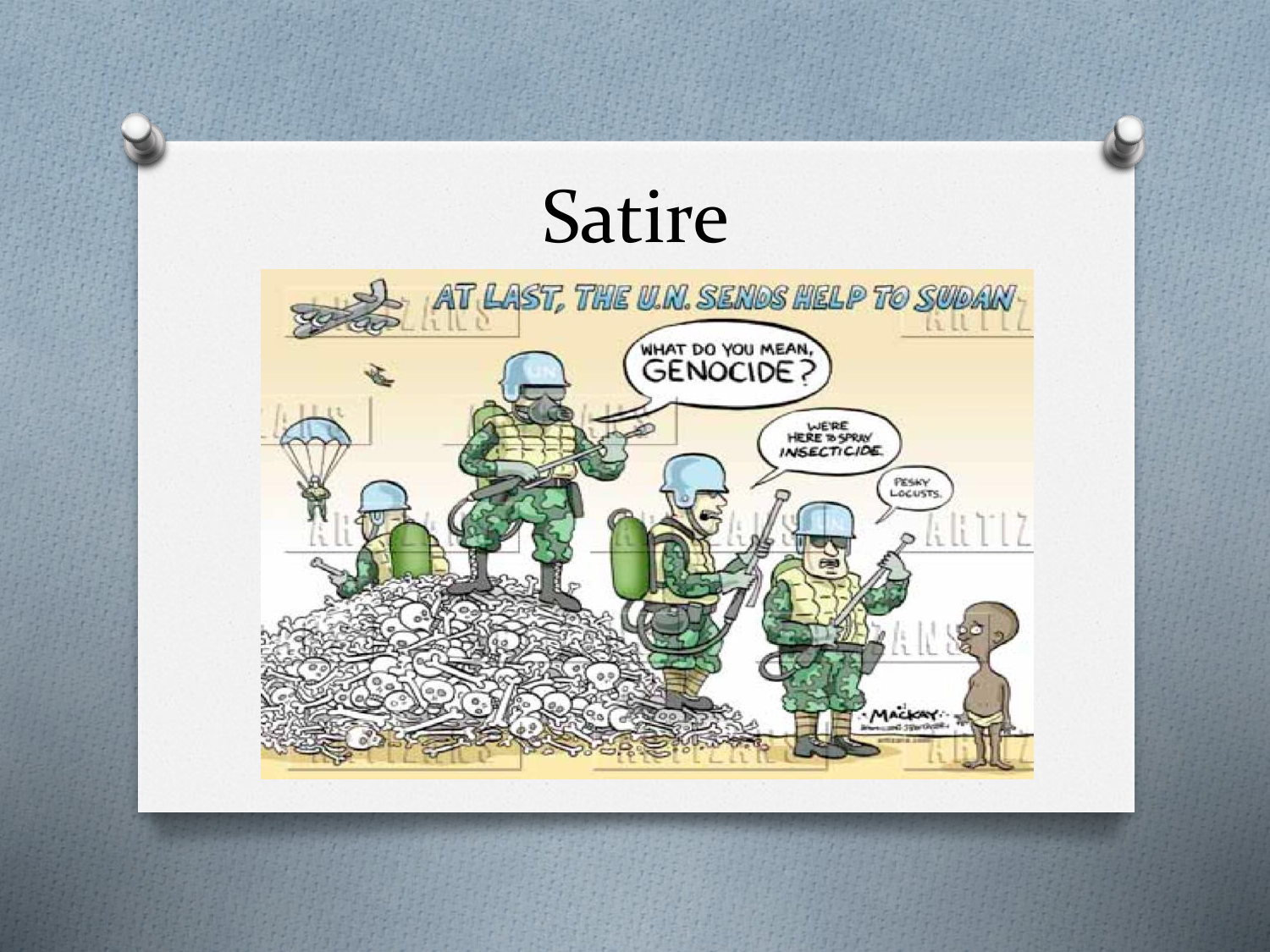## SATIRE : "first make people laugh, and then make them think"

From Latin **satura** "mixture"

**"The use of ridicule, irony, sarcasm, etc., to expose folly or vice or to lampoon an individual" –** Oxford English Reference Dictionary

-satire seeks to correct vices and follies

and to improve a person or practice

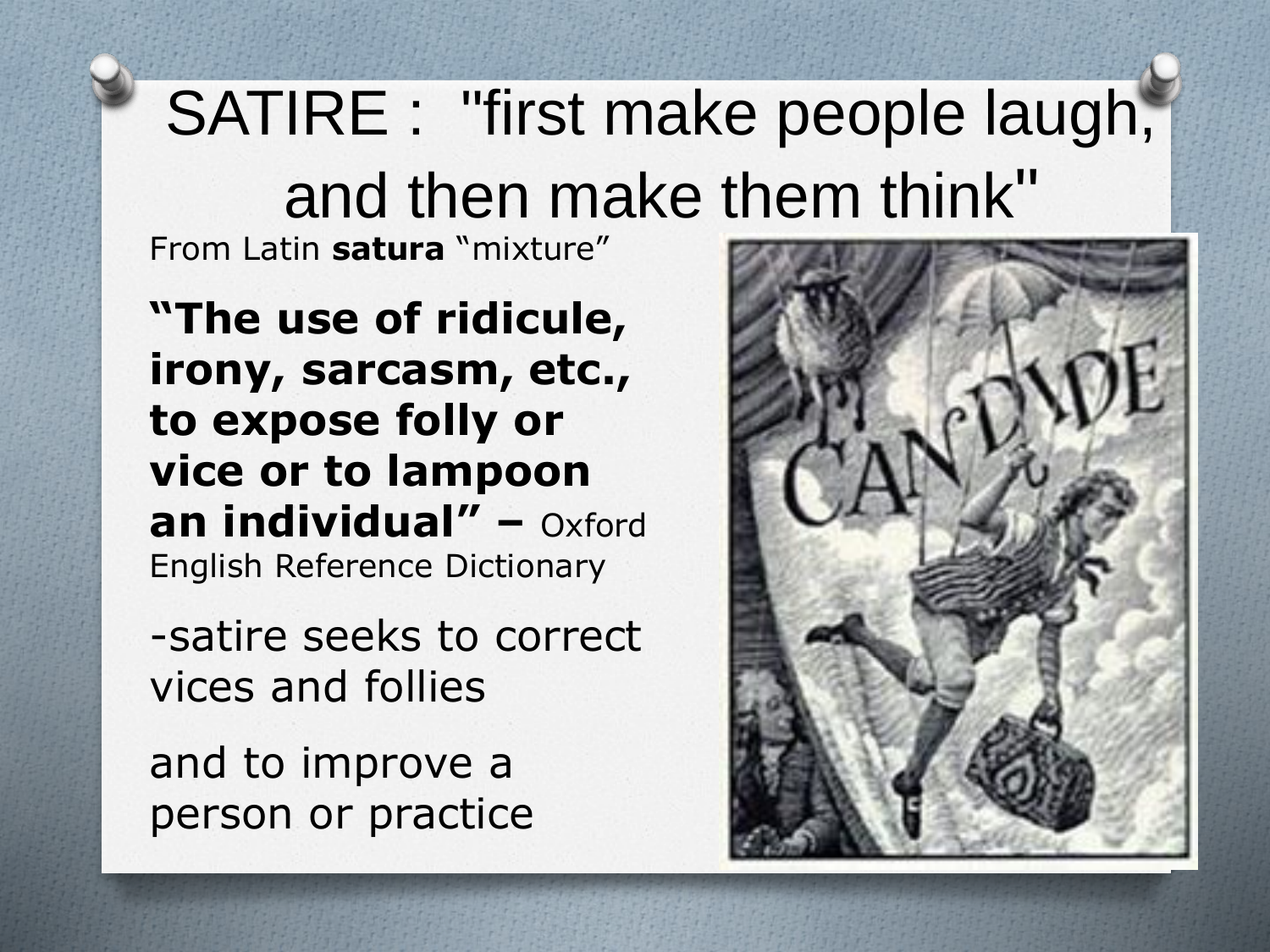## Characteristics of Satire

- *O* Satire whether gentle or vicious always attacks
- *O* The way it attacks and what it attacks differ
	- *O* it may attack evil and conventional respectabilities
	- *O* May attack foolishness or hypocrisy convinced that it makes sense
	- *O* It is often implicit and assumes readers can pick up on its moral clues. It is not a sermon.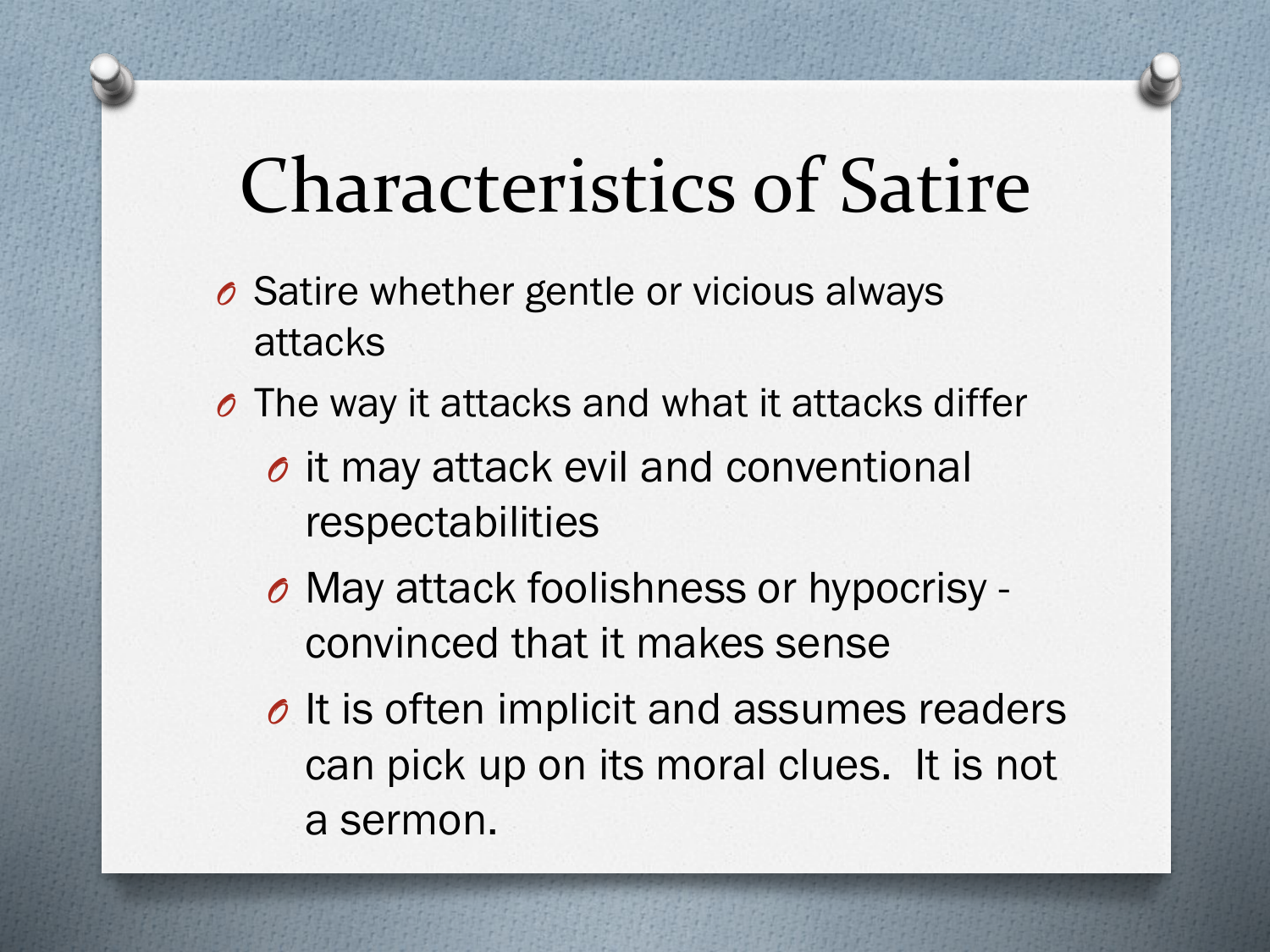# Fables

- *O* Fables are short stories which illustrate a particular moral and teach a lesson to children and kids.
- *O* The theme and characters appeal to children and the stories are often humorous and entertaining for kids of all ages.
- *O* Fables can also be described as tales or yarns which have a message in their narrative such as a parable might have.
- *O* Fables can often pass into our culture as myths and legends and used to teach about morals to children and kids.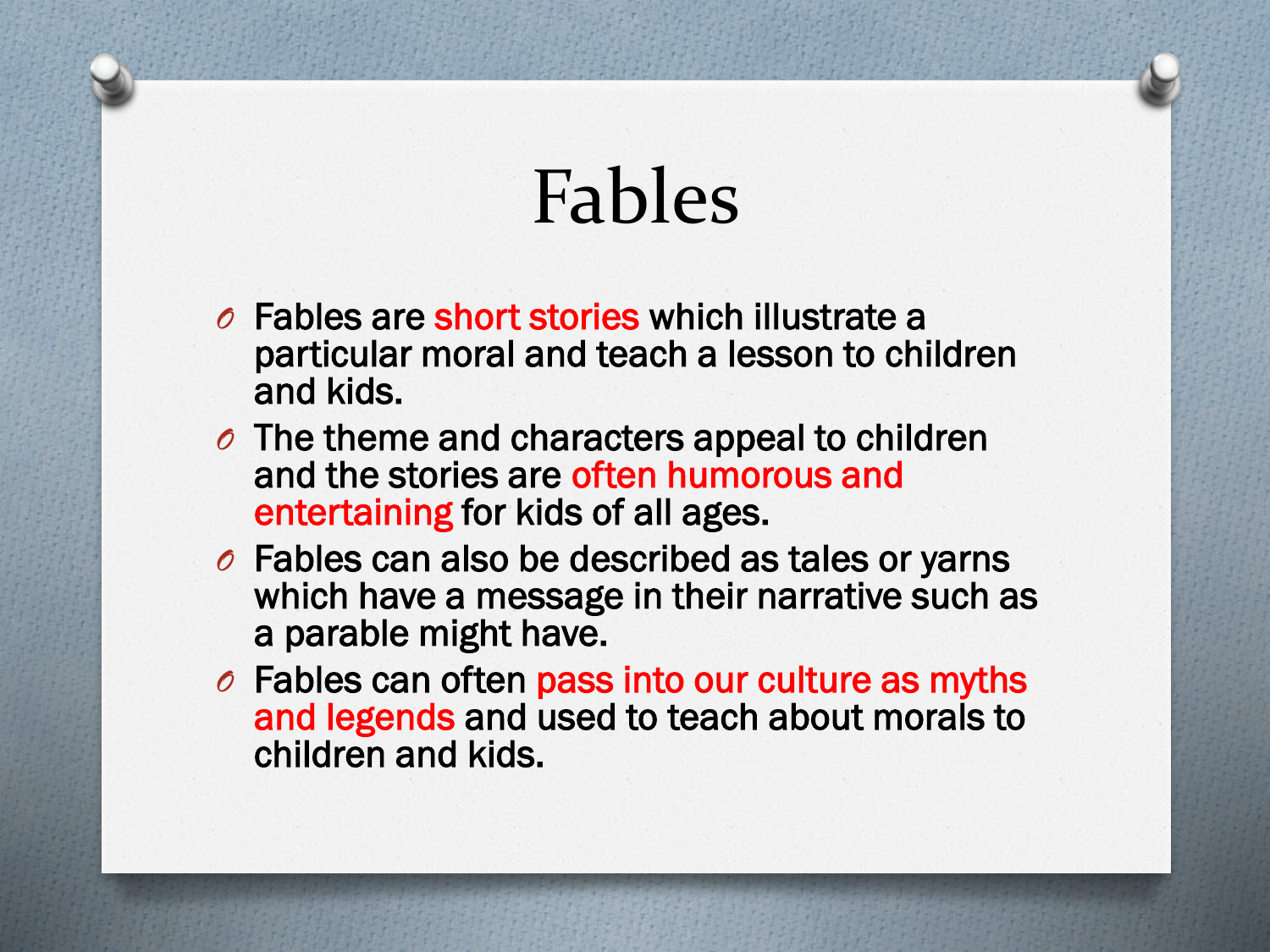# Aesop Fables



- *O* Aesop's fables were first printed in English by William Caxton in 1484, from his own translation made from the French.
- *O* Aesop's fables were not believed to have been written as Children's literature and the book of fables were originally used to make thinly disguised social and political criticisms.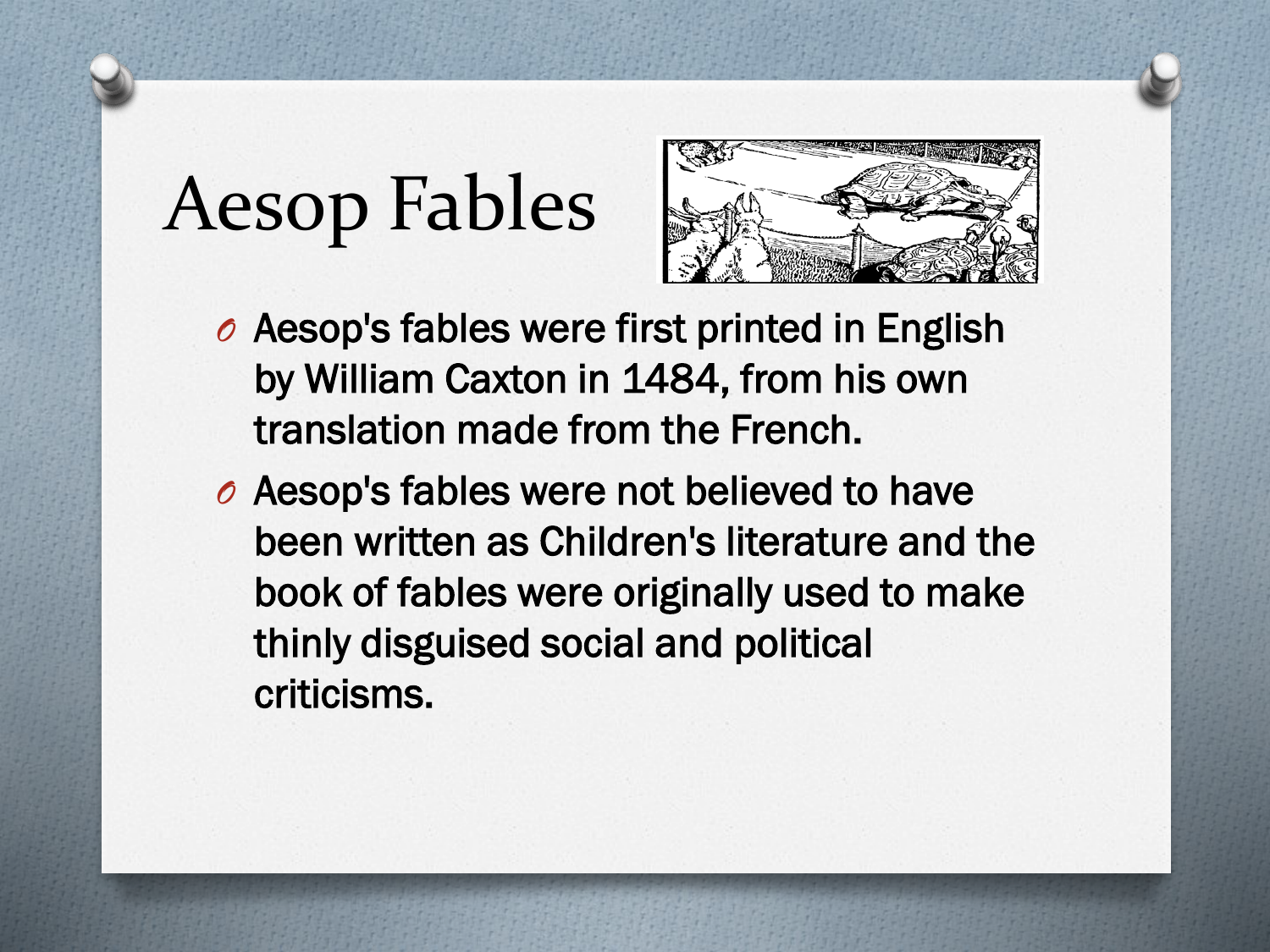# The Eagle and the Fox

An eagle and a Fox formed an intimate friendship and decided to live near each other. The Eagle built her nest in the branches of a tall tree, while the Fox crept into the underwood and there produced her young. Not long after they had agreed upon this plan, the Eagle, being in want of provision for her young ones, swooped down while the Fox was out, seized upon one of the little cubs, and feasted herself and her brood.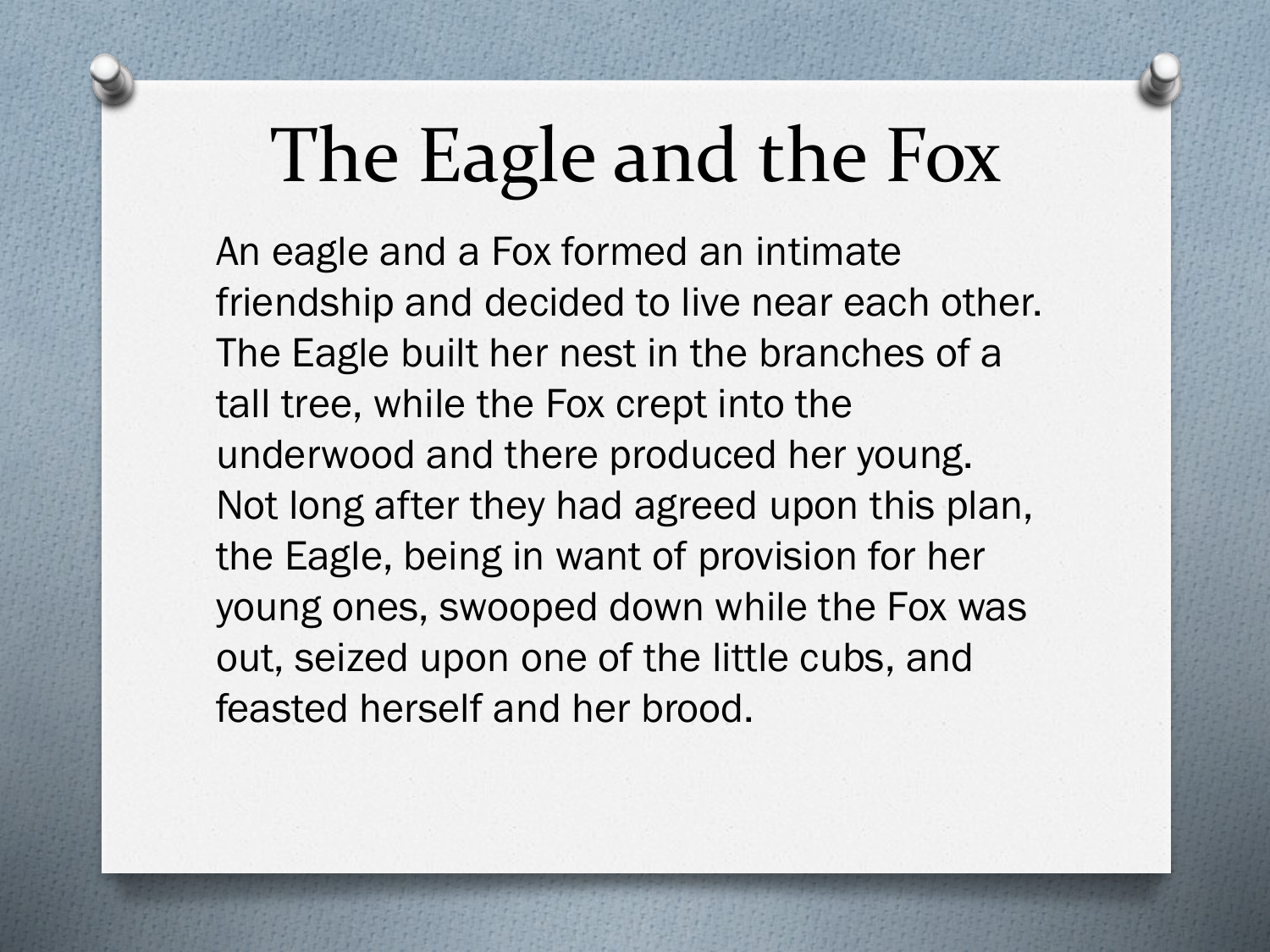The fox on her return, discovered what had happened, but was less grieved for the death of her young than for her inability to avenge them. A just retribution, however, quickly fell upon the Eagle. While hovering near an altar, on which some villagers were sacrificing a goat, she suddenly seized a piece of the flesh, and carried it, along with a burning cinder, to her nest. A strong breeze soon fanned the spark into a flame and the eaglets, as yet unfledged and helpless, were roasted in their nest and dropped down dead at the bottom of the tree. There, in the sight of the Eagle, the Fox gobbled them up.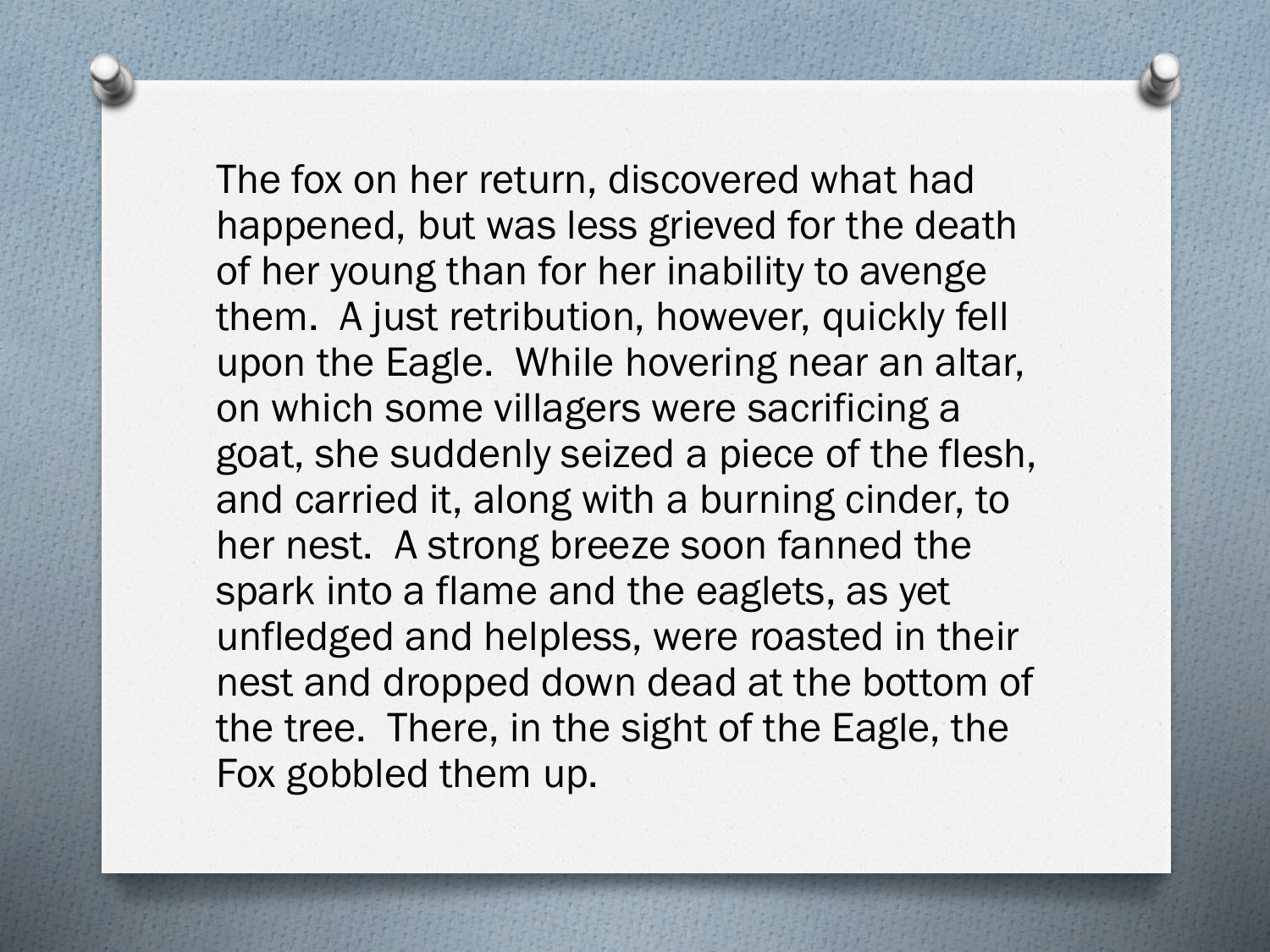#### **What is the difference between comedy and satire?**



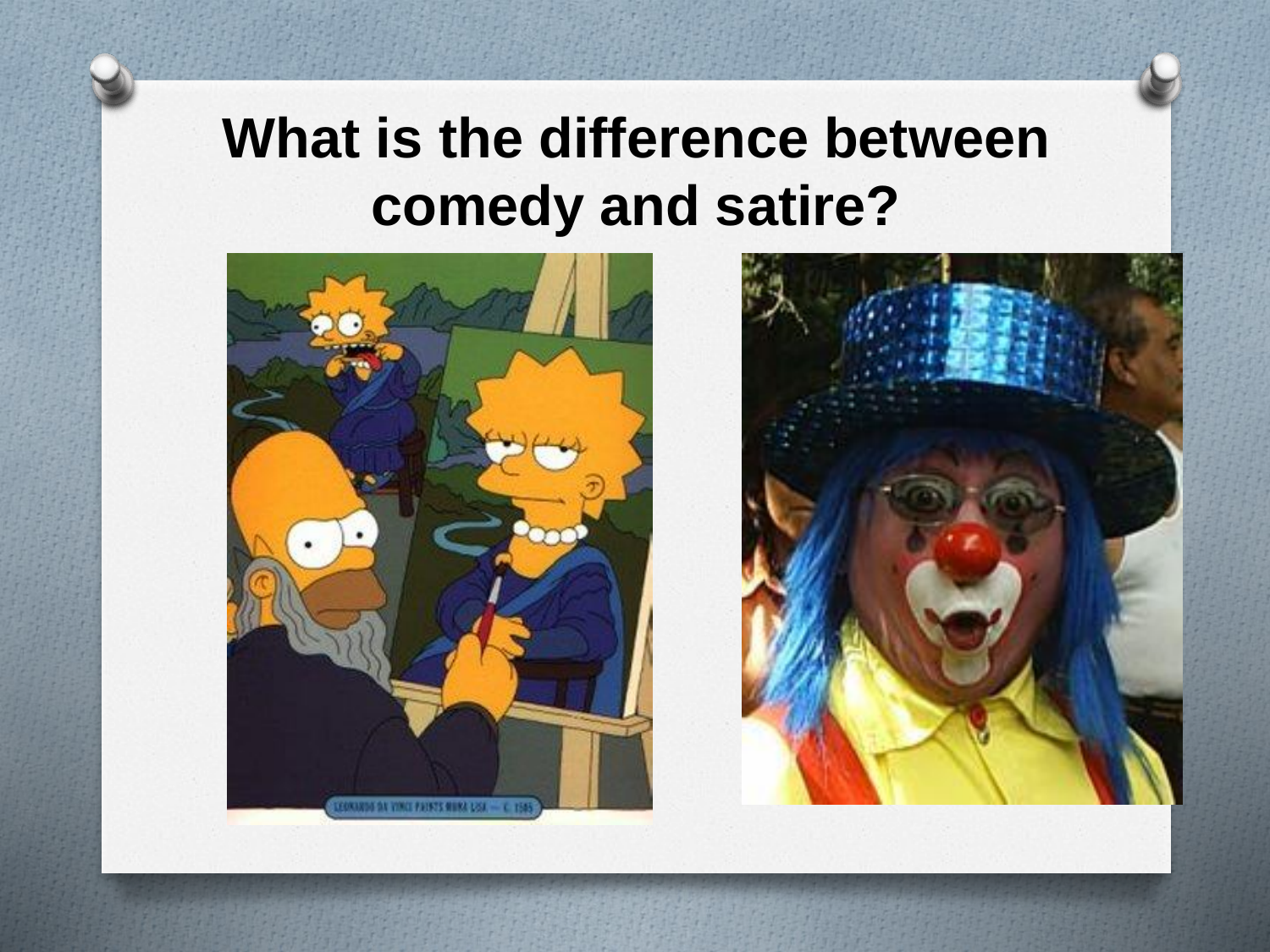### Horatian Satire

- *O* Gently mocking satire often told in a voice of a witty and tolerant person who is more likely to be wryly amused by folly, pretentiousness or hypocrisy rather then indignant
- *O* Often uses relaxed or informal language in order to amuse readers
- *O* This form of satire tends to ask the audience to laugh at themselves as much as the players

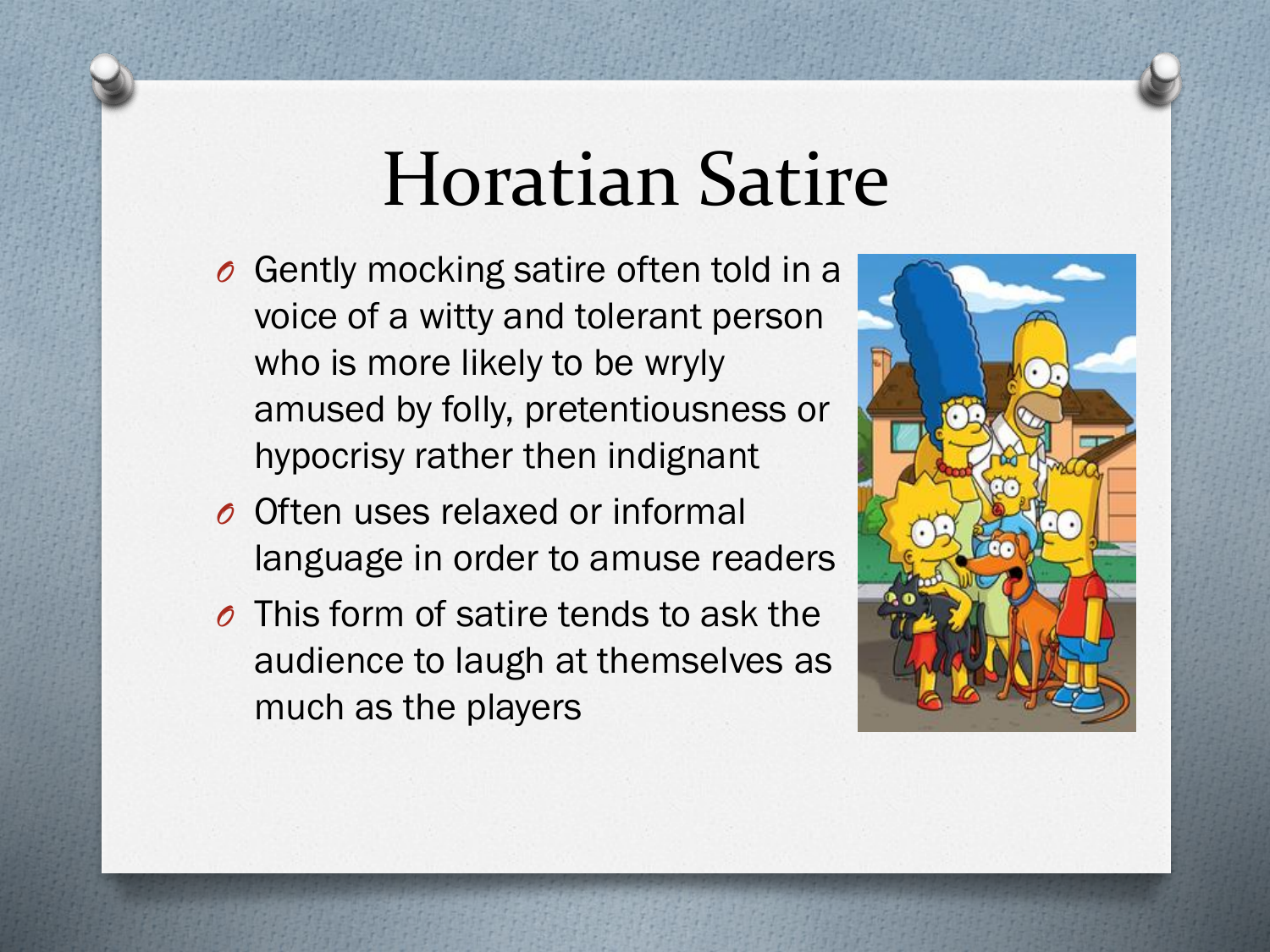### Juvenalian Satire

- *O* The speaker is a serious moralist who uses dignified and public style to decry modes of vice and error
	- *O* Tone can be narrow minded and reactionary
	- *O* Voices sees danger rather then folly
	- *O* Attempts to evoke from readers contempt, moral indignation at the aberrations of humanity
	- *O* Attacking social norms, political corruption, double standards, moral hypocrisy



*A Modest Proposal Nineteen Eighty-Four Catch 22 Animal Farm*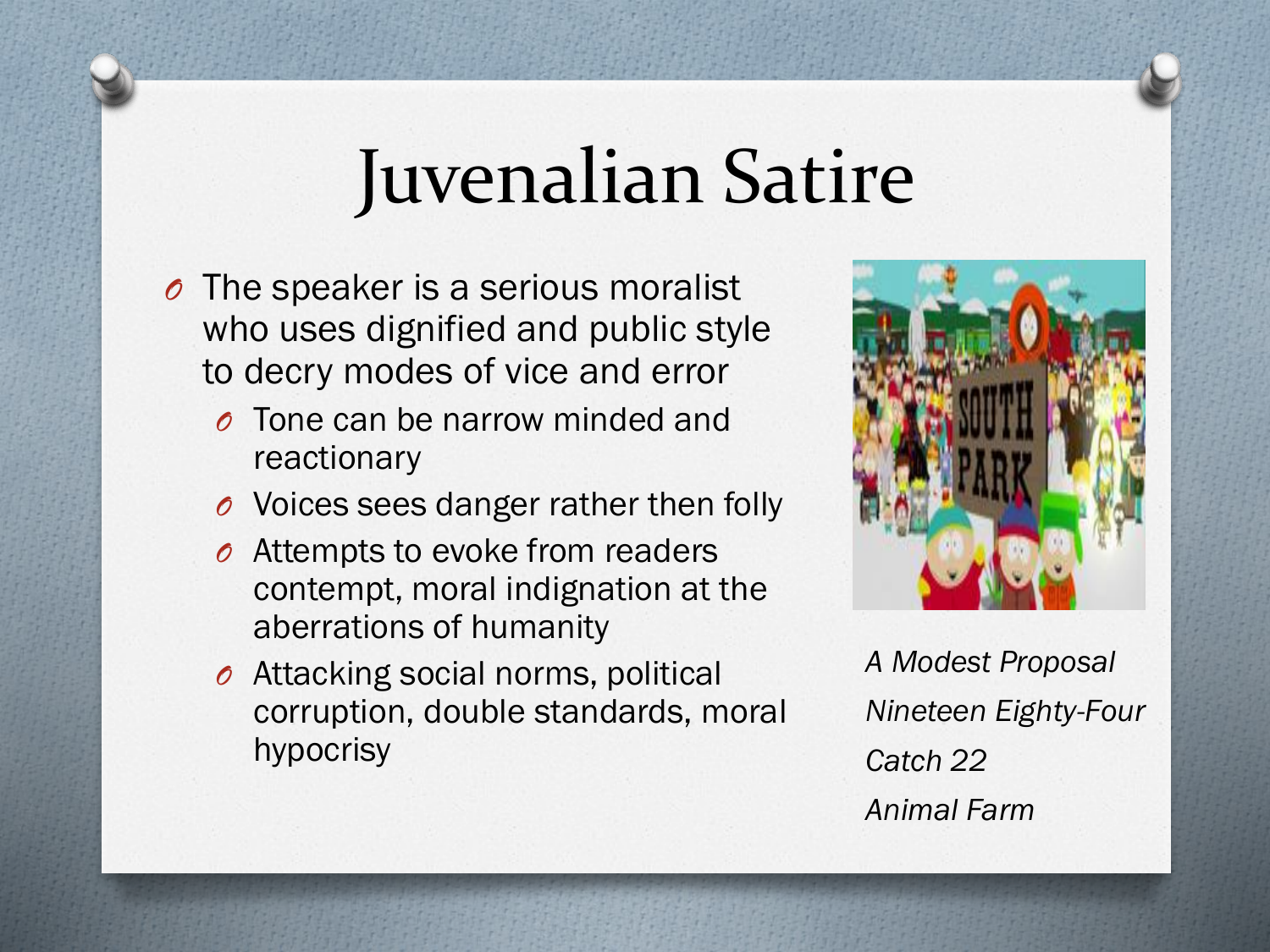### How is Satire created?

*O* Comedy of Character: (or stock character) is one which relies heavily on cultural *types* or *names* for their personality, manner of speech, and other characteristics. In their most general form, stock characters are related to literary archetypes, but they are often more narrowly defined. Stock characters make easy targets for parody, which will likely exaggerate any stereotypes associated with these characters.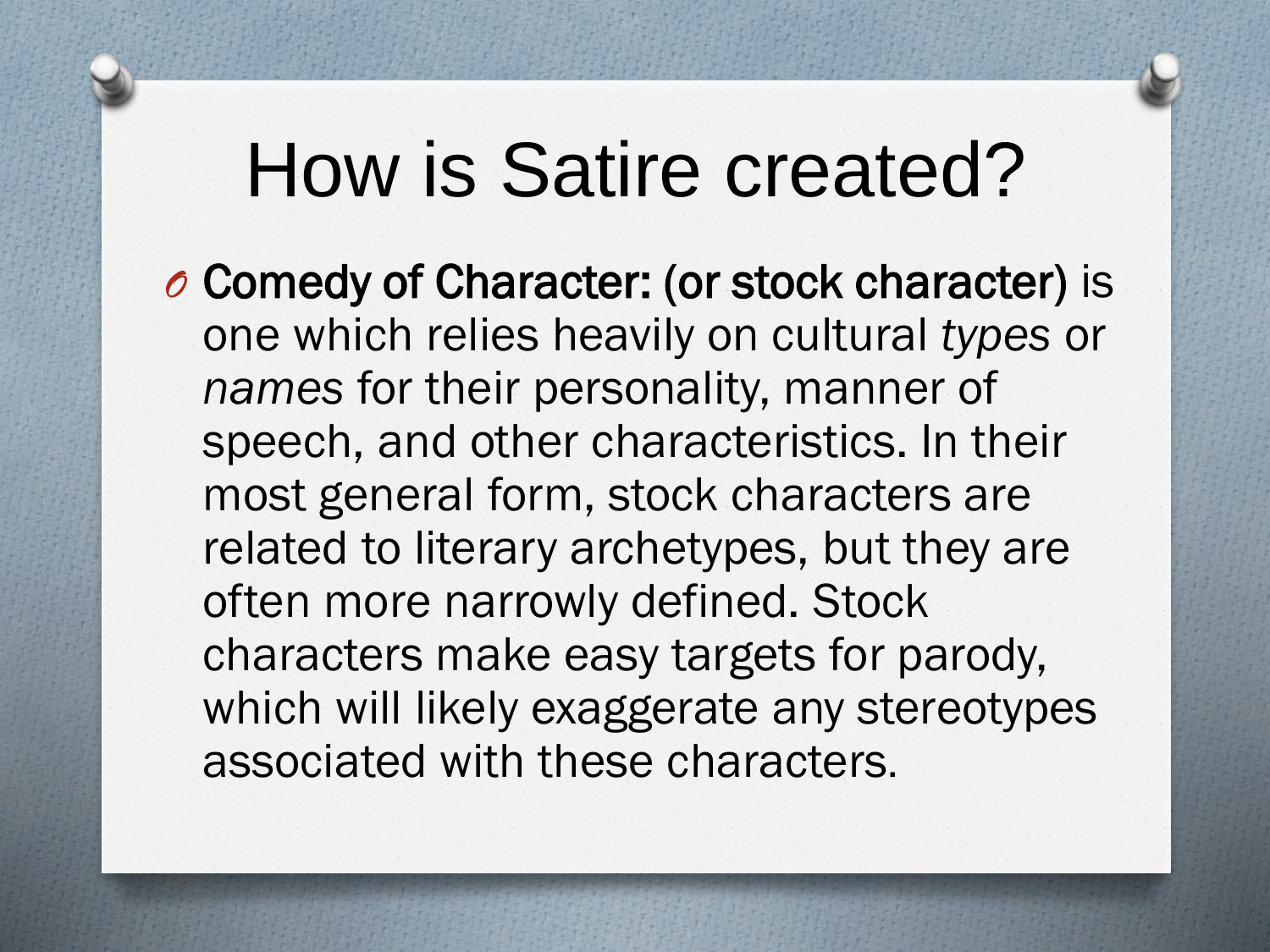## Satirical Devices

- *O* Hyperbole: something that does happen, but is exaggerated to absurd lengths so that the ridiculous and its faults can be seen. This is the most common type of satire. For example, a caricature.
- *O* Incongruity: something that seems like it would never happen, but could. To present things that are out of place or are absurd in their surroundings.
- *O* Irony (or reversal): conveying the opposite of what is expected (e.g., the order of events, hierarchical order).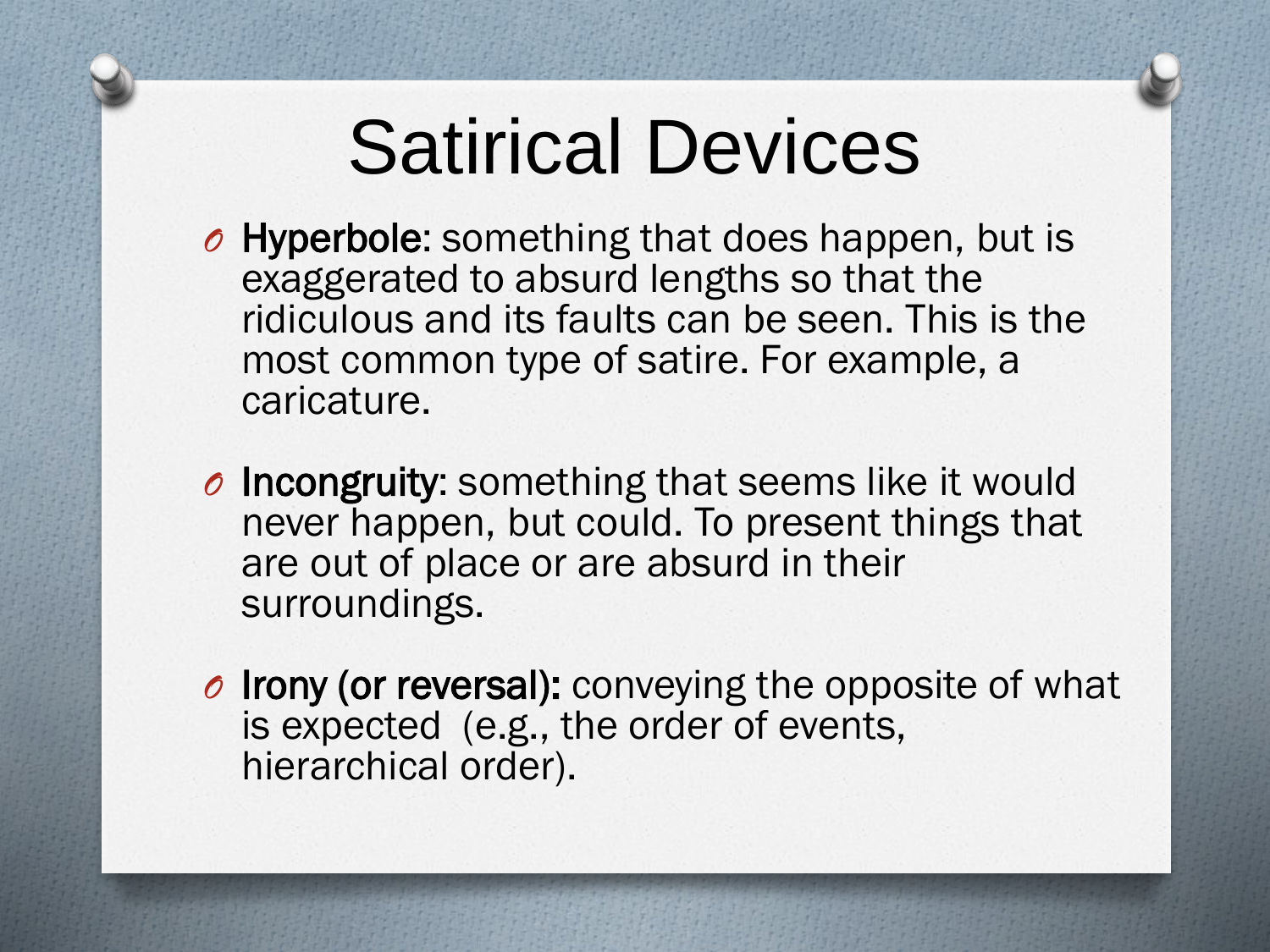#### Satirical Devices -continued

- *O* Deadpan: is a form of non-comedic delivery in which humor is presented without a change in emotion or facial expression, usually speaking in a monotone manner.
- *O* Euphemism: the substitution of an inoffensive term for one that is offensive. For example, replacing "die" with "pass away".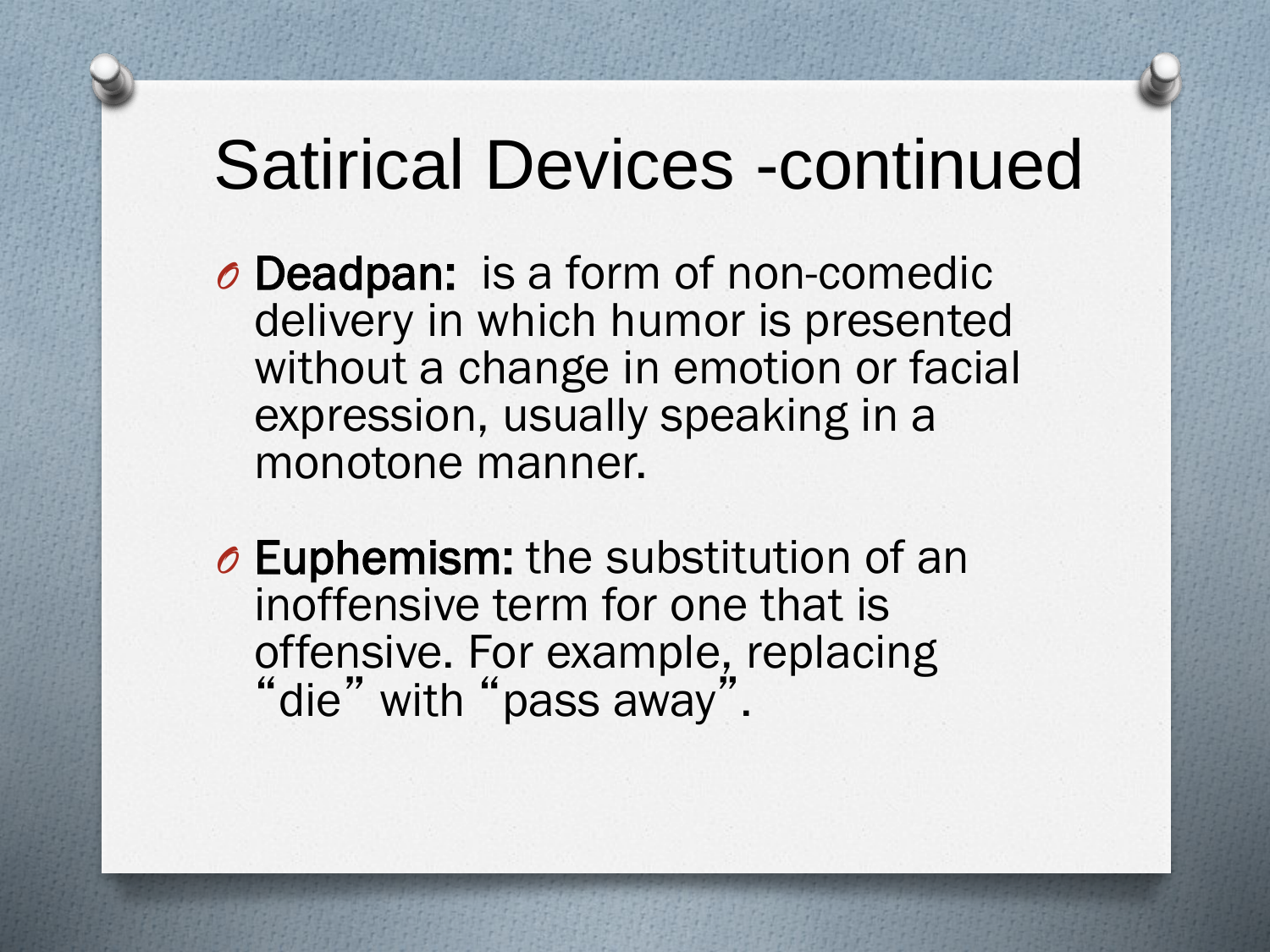## Satirical Devices-Continued

*O* Verbal humor: play on words using puns, innuendo/double entendres, extended/running gags, shaggy-dog stories (a long rambling story filled with irrelevant detail and repeated phrases, which has an absurd anti-climatic punch line. It leads its listeners on in the expectation there will be an ending to make sense of all they' ve heard. Often there isn't or there will be a really weak pun. Its pointlessness is the joke!), or statement of the obvious.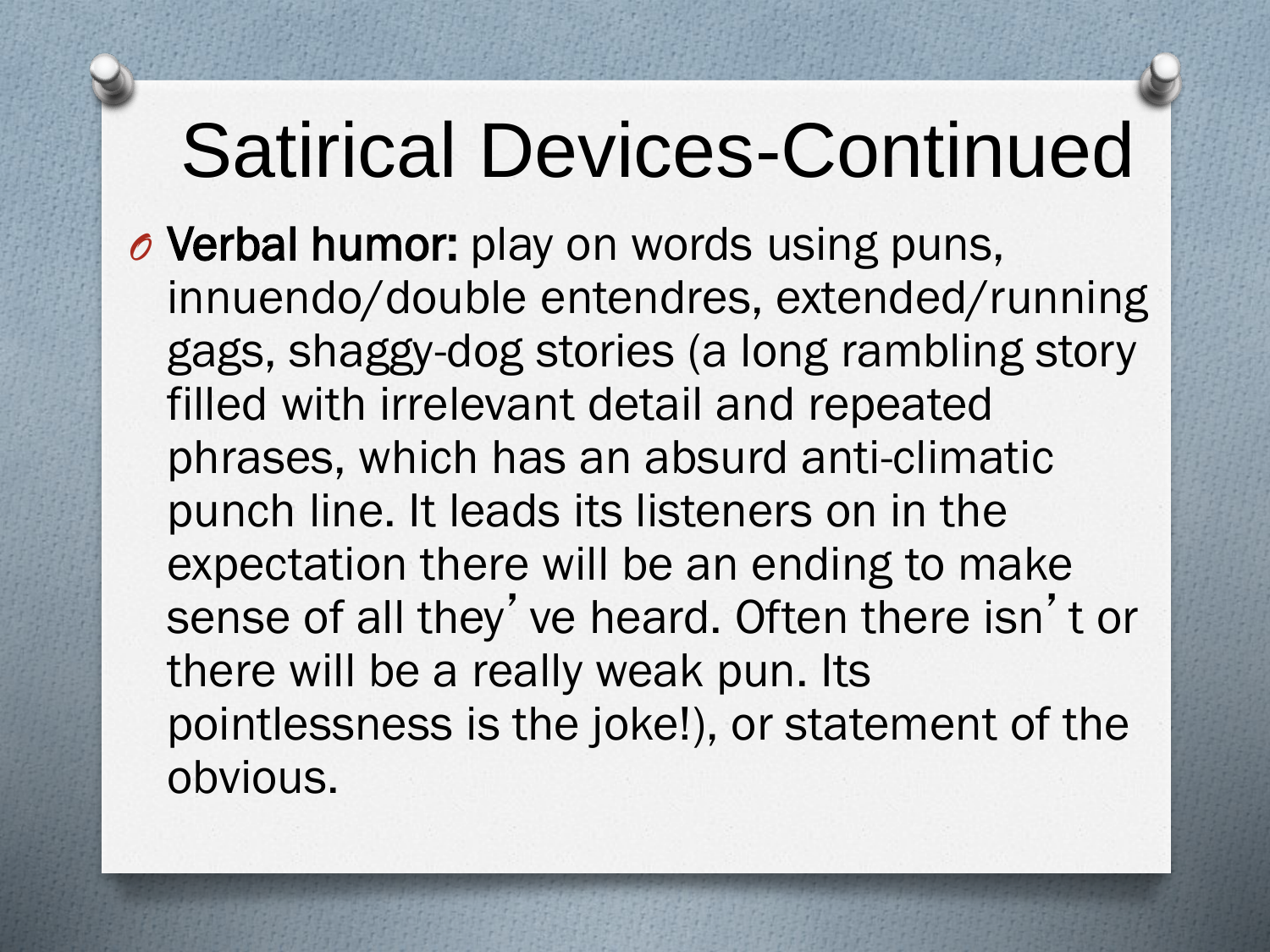# A Modest Proposal

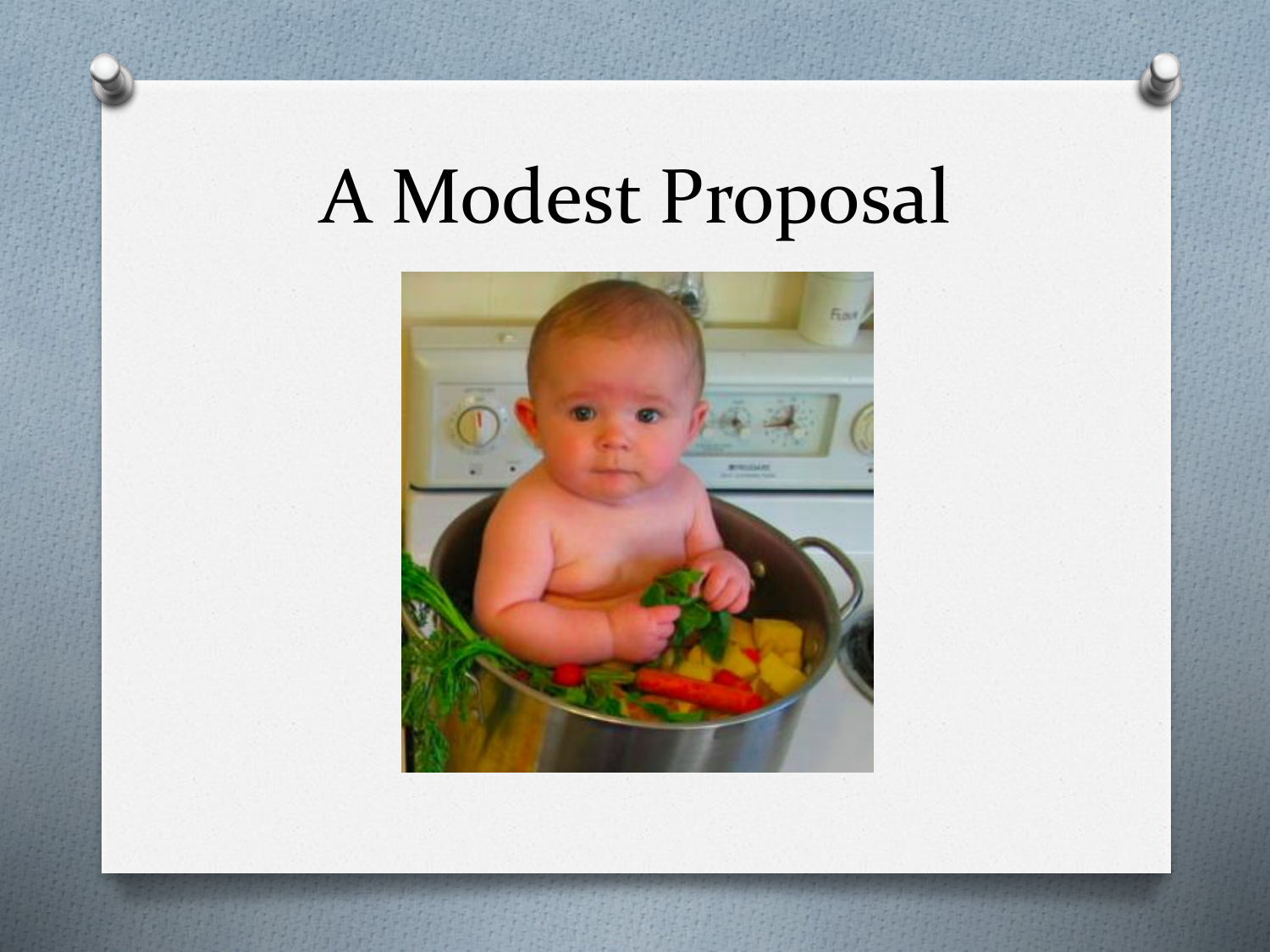## Jonathon Swift

- *O* Jonathan Swift was born on 30 November 1667 in Dublin, Ireland and died in 1745
- *O* The son of Protestant Anglo-Irish parents Abigail Erick [Herrick] (c1642-1710) and Jonathan Swift (1667-1745) an attorney who died seven months before his son was born.
- *O* Author of *Gulliver's Travels*, known as the great Prose Satirist of the English Language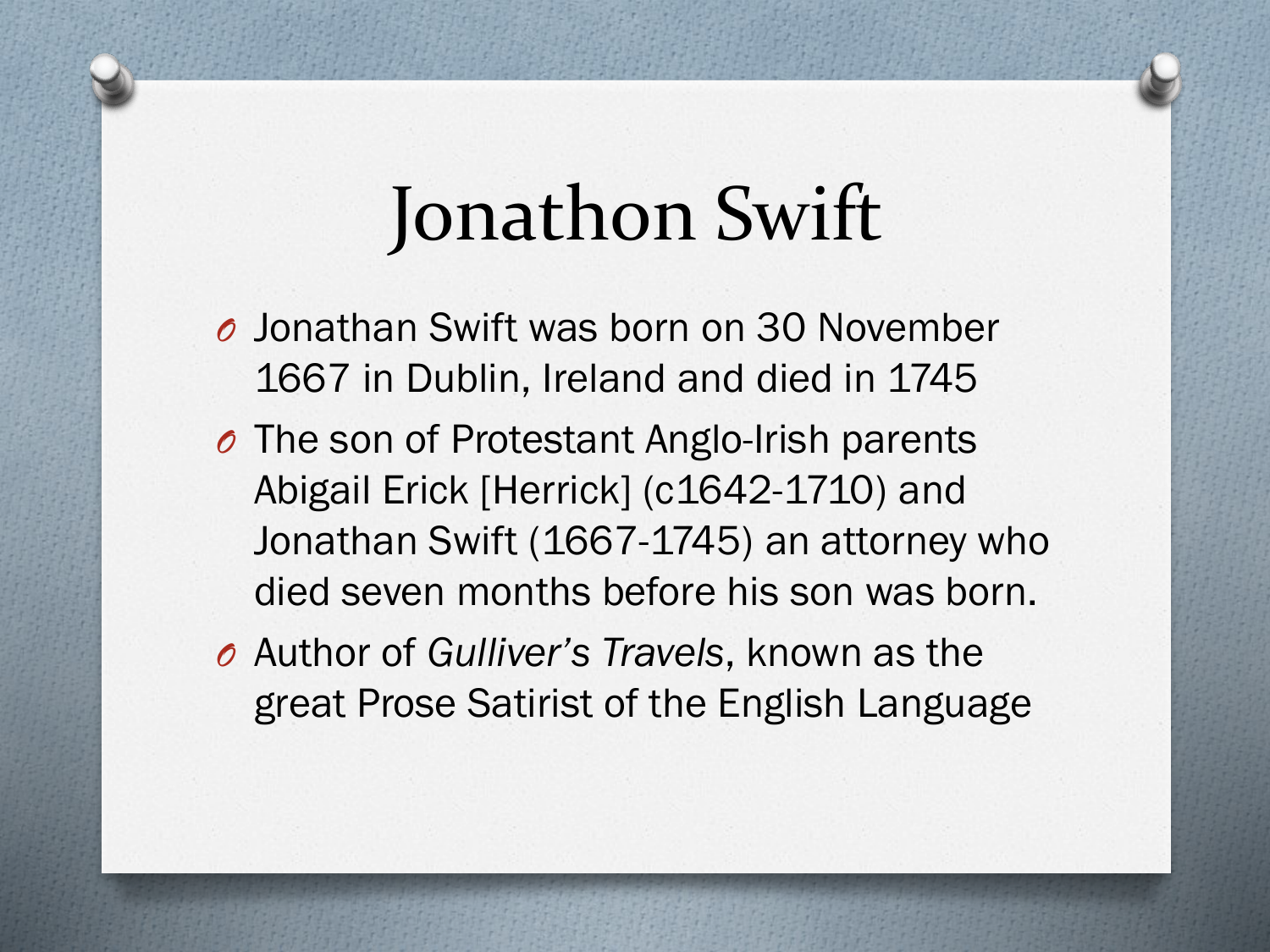## Swift's Early Years

- *O* Young Jonathan was a sickly child, and it is said he later developed Meniere's Disease
- *O* . After his father died, Jonathan's mother was left without an income and she and his nurse did their best to provide care for him. But his mother was extremely poor so when his nurse travelled to England to see relatives she took Jonathan with her.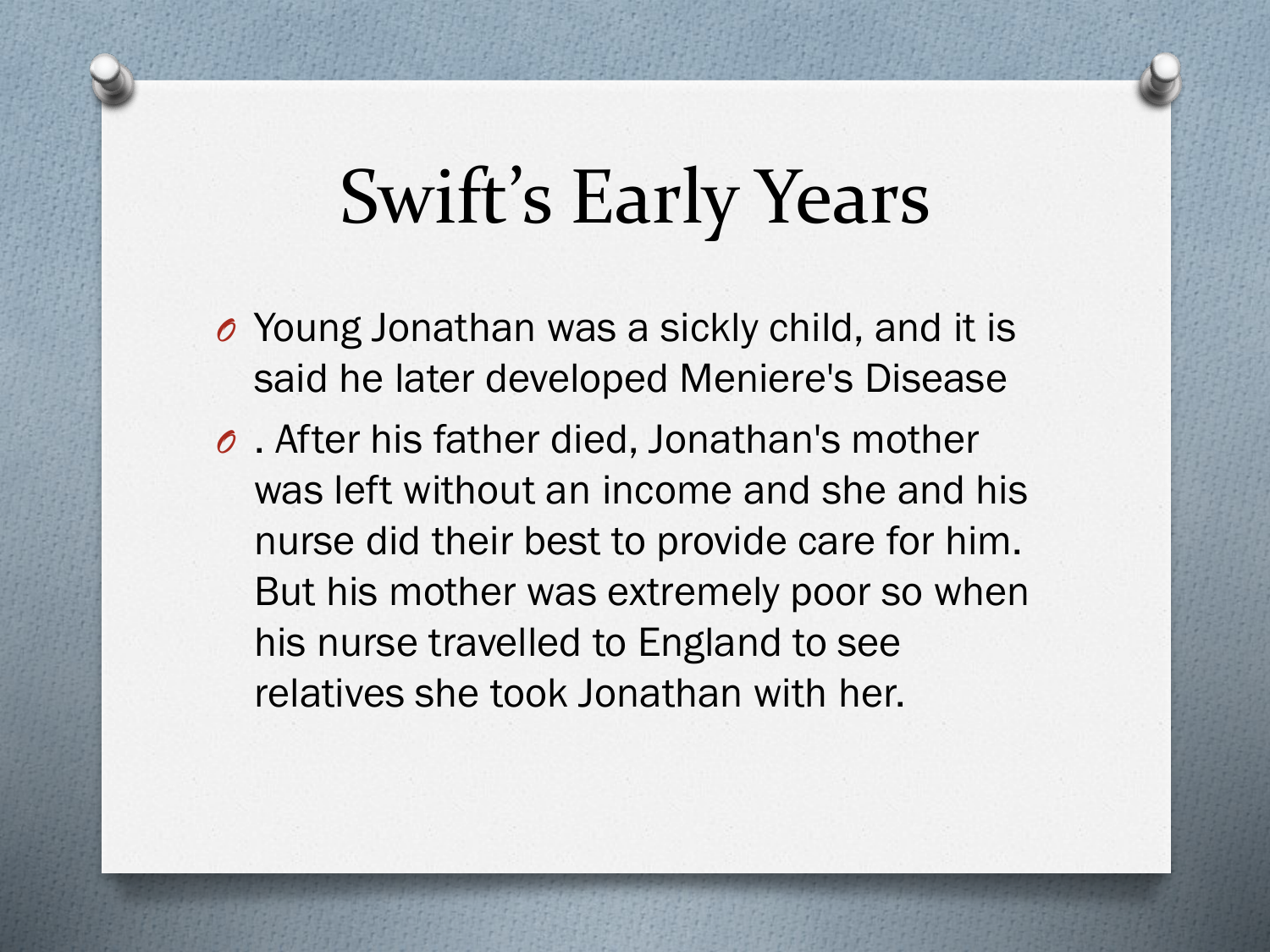- *O* He later went back to Ireland to live with his paternal uncle Godwin Swift Esq. (1627- 1695) who would support him and provide him with the best education possible
- *O* He was a scholar, a diplomat and a priest of the Church of England
- *O* 1710-1714 he enjoyed eminence and power as a writer whose political pamphlets did much to keep the Tories in office